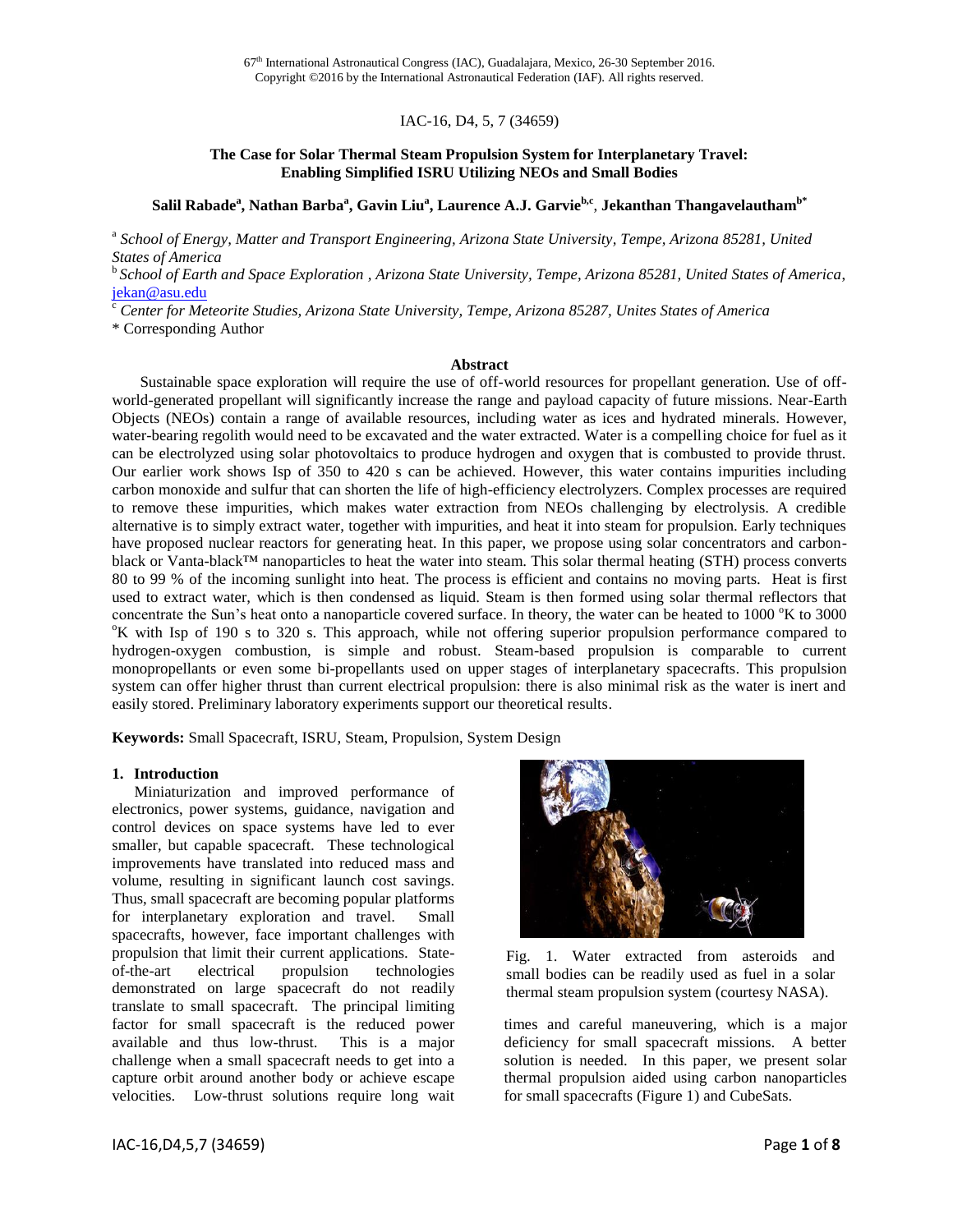Thermal propulsion technologies have been already proposed and many require a nuclear reactor to heat water into steam for propulsion. In our approach, we intend to use solar concentrators that utilize carbon nanoparticles to maximize solar to thermal energy conversion and heat water [18]. Using standard carbon nanoparticles, 80 % conversion efficiencies can be achieved. Using Vanta-black™, these efficiencies jump to 99 %. A deployable parabolic solar concentrator would be used [2, 4]. Solar energy is concentrated and converted to heat that is used to convert liquid water into high temperature steam. Temperatures of  $1000 \text{°K}$  to  $3,000 \text{°K}$  can be achieved with suitable concentrators and heat transfer systems. This translates into Isp of 190 to 320 s.

Our solar thermal steam propulsion system has four important characteristics. Firstly, the propellant is safe, easy to store, low-cost and minimizes launch risks from accidental combustion. Secondly, the propellant could in theory be generated using In-situ Resource Utilization (ISRU) on asteroids or comets. The water does not have to be purified or distilled as with electrolysis. Thirdly, the technology utilizes energy from the Sun much like electric propulsion, but with much higher conversion efficiencies. The proposed system is not limited to photovoltaics that have conversion efficiencies of only 29 to 35 %. Fourthly, the proposed system can produce high thrust, which is critical for getting into capture orbit or for making escape maneuvers as opposed to ion- or electrospray- based electric propulsion systems.

The elegance of the proposed method is that it is relatively simple and approaches the performance of bi-propellant propulsion, but without the challenges of propellant storage and safety. It is the system-wide simplicity of this proposed approach that makes the method tractable for ISRU. In due course, with further refinement to water capture and processing on small bodies, other higher performance techniques such as water electrolysis could be bootstrapped to this method. In the following sections, we present background and related work on solar thermal propulsion (Section 2), description of the solar thermal propulsion (Section 3), analysis and discussion (Section 4), feasibility experiments (Section 5), discussion (Section 6) followed by conclusions and future work (Section 7).

### 2. **Background and Related Work**

C-class asteroids are spectroscopically similar to carbonaceous chondrites; some are thought to contain significant amounts of water. Some meteorites, such as the Orgueil (CI) carbonaceous chondrite, contain about 20 wt % water: by extension, asteroids of similar composition may have water content up to 5- 20%. However, in addition to water, heated meteorites, such as Orgueil, also release a range of other gases including  $SO_2$ , CO, and  $CO_2$ . Thus, any extracted water may contain impurities harmful to water electrolysers that would generate hydrogen and oxygen. However, water heated to high temperatures can act as a propellant in the form of superheated steam. If heated above 2000  $\rm{^0C}$  water begins to split into hydrogen and oxygen. though this process is inefficient until T > 3000 °C. Hydrogen alone can be used as a propellant, which because of its low molecular mass can achieve high Isp.



Fig. 2. Schematic of solar thermal propulsion. (Image courtesy Laboratory of Space Systems, Hoikado University, Japan).

The water can be heated using solar energy to achieve propulsion of the spacecraft. Solar thermal propulsion (STP) can be achieved in two ways: direct and indirect.

Direct Solar thermal propulsion involves heating the propellant directly using solar concentrators while indirect solar thermal propulsion uses heat exchangers or a thermal storage system to heat the propellant. Nakamura et al. [5] proposed use of fiber optics to transfer the light from the concentrator to the solarthermal convertor. Alexander et al. [7] characterized a rocket that heated hydrogen using solar energy, providing 10 kW of power. They found combustion chamber temperatures of 2333 K and temperatures can be raised to 2866 K by optimizing the fuel flow rate. Direct solar collection combined with a re-radiator wall was developed to capture secondary radiation from the working fluid [8]. Heat exchangers can complicate system design while also increasing mass of the entire satellite.

Thermal storage materials have been proposed for energy collection and storage. Boron was proposed and tested by Schafer [9], achieving local temperatures  $\geq$ 2570 K using a spherical concentrator and a Heliostat. This system was a hybrid system designed to provide both power and propulsion to the spacecraft.

Selective absorptive coatings are attractive due to the inherent simplicity of design. Cavity absorbers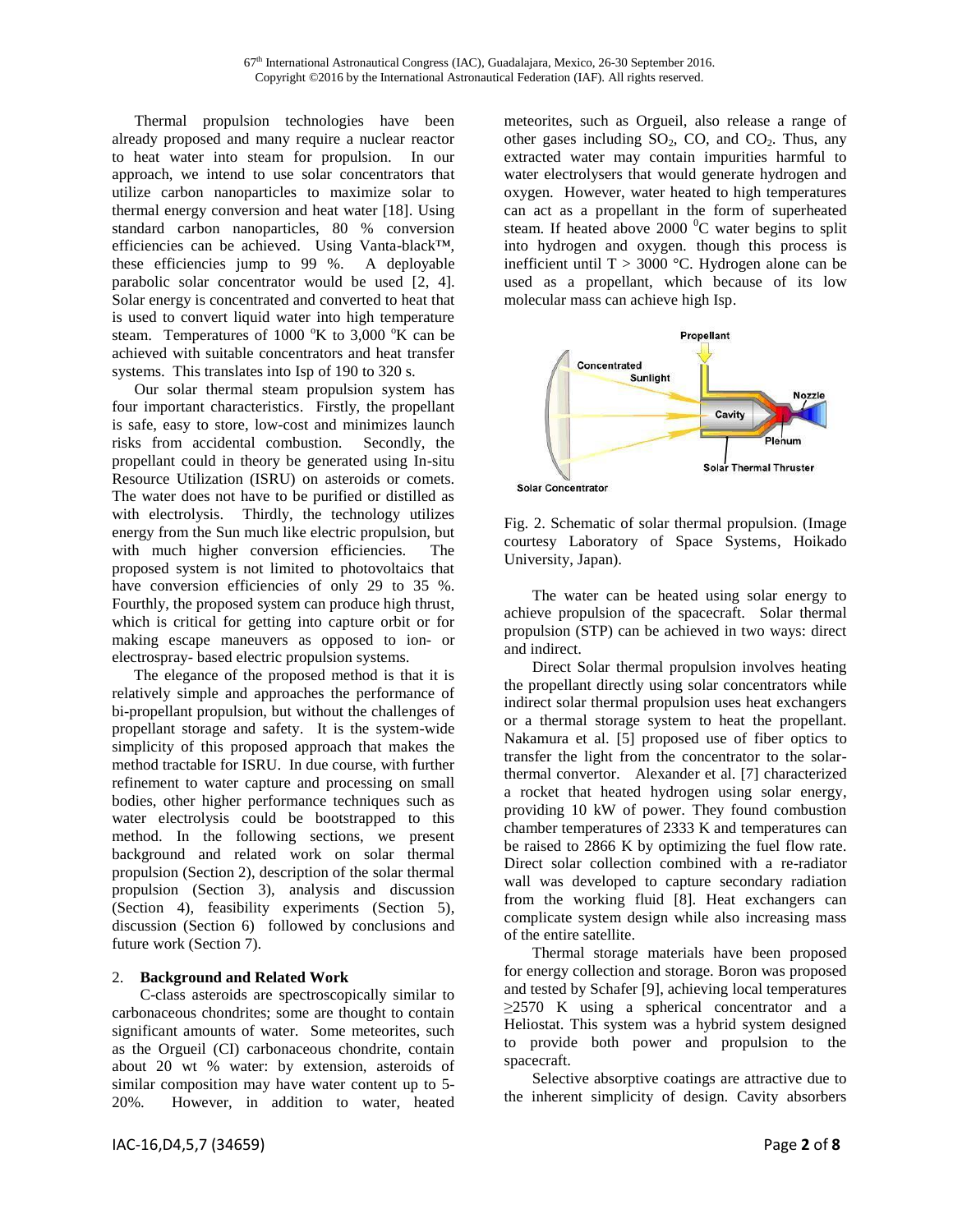have been studied and rhenium was proposed as an attractive material given its high absorptivity, stability with hydrogen and high melting point of 3500 K [10]. However, rhenium is one of the rarest metals and one of the heaviest with atomic number 75. Spectral selective absorbers have been developed for applications on earth. A combination of nickel-nanopyramids and an aluminum oxide coating has achieved maximum absorbance near the 1 micron spectrum [11]. For higher temperatures, transparent conductive oxide thin films on a metal substrate have been developed with emissivity of 0.11 and absorptivity of 0.71 [12]. Selective absorber materials haven't been developed for very high temperature applications. This is partly because there are few materials that have melting points above  $2500 \text{ °K}$  while having the necessary optical properties.

### 3. **Solar Thermal Propulsion**

In this paper, we propose the development of a solar thermal steam propulsion system for small spacecrafts and CubeSats. Solar energy is concentrated using a parabolic solar thermal concentrator onto a surface coated with carbon nanoparticles (Fig. 3, 4). The carbon nanoparticles have high light absorptivity of 80 % to 99 % and convert the sunlight into heat. The heat is then transferred to the water. The water is heated into steam [18] that is directed outwards into a jet using a specially designed bell nozzle.



Fig. 3. Solar Thermal Propulsion System Concept

The parabolic concentrator will contain movable reflective mirrors attached to its periphery. The reflective mirrors will be used to reflect sunlight into the concentrator when the spacecraft is heading away from the sun. Using the movable reflective mirrors, the spacecraft can travel in any direction.

For our spacecraft concept, we consider a mission from Low Earth Orbit (LEO) to the Martian moon Phobos and back. The escape velocity for Phobos is 12 m/s and the delta-v of 3.5 km/s would be sufficient to reach Earth LEO on this return trip [13].



Fig. 4. Solar thermal propulsion system concept.

Water would be extracted from Phobos regolith by first collecting the regolith into a storage tank and heating it to release water. The proposed solar thermal propulsion is applicable in the inner solar system. Beyond Mars, the solar insolation drop-off makes the approach infeasible. For a trip to Phobos, solar irradiance at earth is  $1365 \text{ W/m}^2$  while near Mars it is 590 W/m<sup>2</sup> [14-15]. This insolation decrease increases the proposed parabolic dish size and the accuracy requirement for the focal point.

Direct solar collection ensures the heat is focused directly onto the working fluid rather than on a heat exchanger, decreasing the heat losses (see Fig. 5). Heat exchangers can complicate system design while also increasing mass of the entire spacecraft. A parabolic dish (point heating) is preferred to a parabolic trough (linear heating) to achieve high concentration ratios.



Fig. 5. Simplified resistance model comparison. Rex> Rcn implies higher heat loss for a heat exchanger.

The degree of light absorptivity of the receiver material is a crucial parameter. Conventional black paints have absorptivity ~0.95. The inherent problem with them is that they turn gray due to prolonged radiation exposure in space and hence reduce their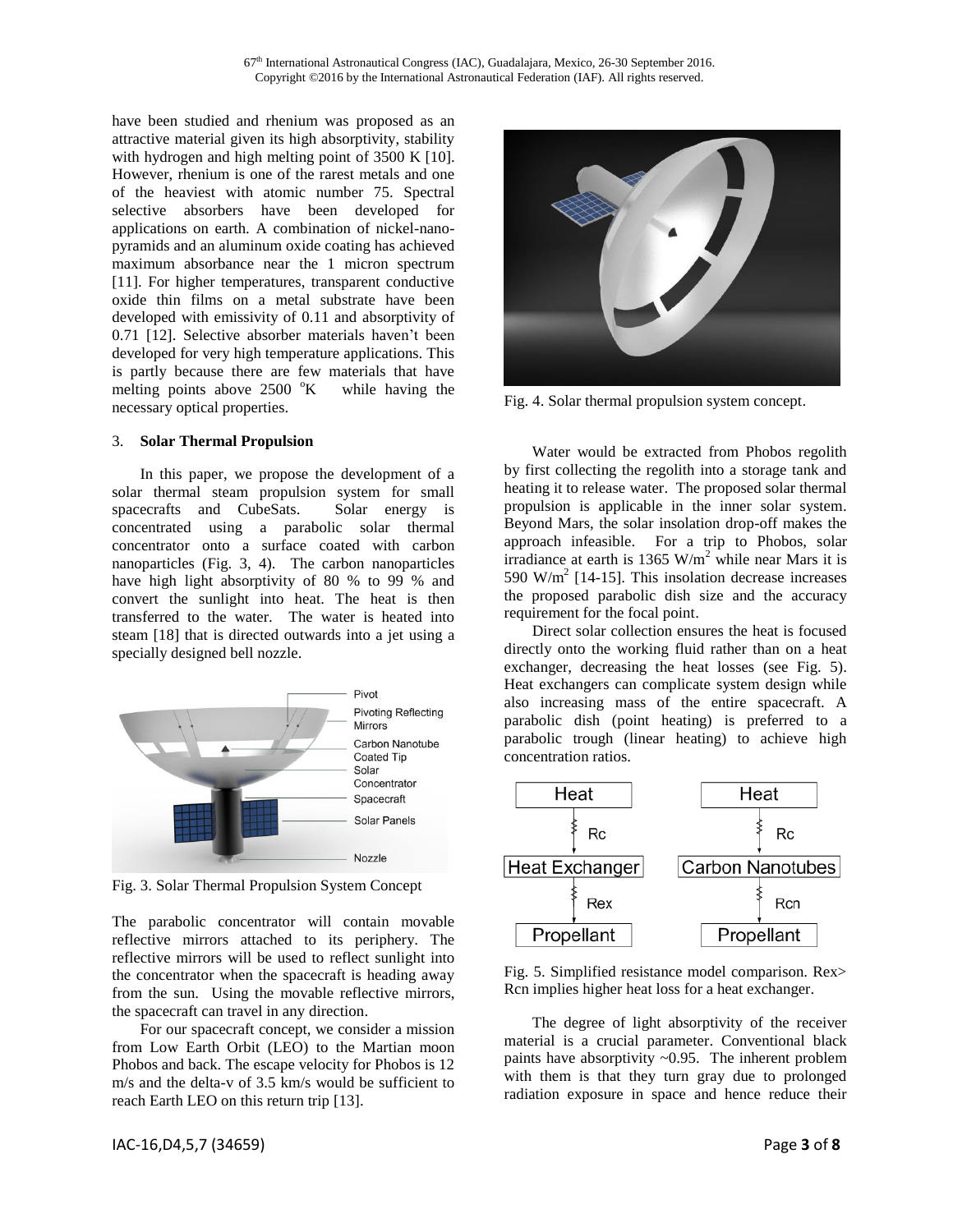absorptivity. Carbon nanotubes have an absorptivity of 0.99. They have been grown on Inconel 600 which is the preferred material for high temperature steam generation applications [16]. This can increase the efficiency of heat collection.

Inconel melts between  $1350-1413^{\circ}$ C which is below the requirement of 3000 $\,^0$ C. Therefore, metals such as tungsten which melts at  $3500<sup>0</sup>C$  are required. In addition, carbon nanotubes have been grown on tungsten using chemical vapor deposition (CVD) [17]. Recently Surrey Nanosystems developed Vantablack™ consisting of carbon nanotubes covered surfaces. These covered surfaces have an absorption of 99.9% at 750 nm spectral wavelength and comparable performance across the entire solar spectrum (Fig. 6). Vanta-black™ has space heritage having been recently used as a coating on the Kent Ridge 1 satellite.



Fig. 6. Photograph of Vantablack. Image courtesy of Surrey Nanosystems.

Compared to their metal counterparts, carbon nanoparticles exhibit uniform absorbtivity across the entire light spectrum. In the following section we analyze the performance of the proposed solar thermal propulsion system.

#### 4. **Analysis and Simulation Results**

Solar heat incident on the dish will heat the receiver. The heat flux incident on the receiver is dependent on the concentration ratio which is the ratio of the aperture (parabolic dish) area to receiver area. The parabolic concentrator will directly heat the propellant with the carbon nanotubes coated metal. The higher the concentration ratio, the higher the maximum temperature achieved (see Fig. 7). Higher temperatures translate into higher Isp. Temperature as a function of concentration ratio can be calculated using:

$$
T_{\rm rec}\!=\!\!\left(\frac{\alpha\gamma Q_{\rm solar}C}{\epsilon\sigma}\!+\!T_{\rm amb}^4\right)^{\!1/4}\tag{1}
$$

Where  $\alpha$  is the absorptivity of the receiver,  $\gamma$  is the reflectivity of the concentrator  $= 0.75$ , C is the concentration ratio.  $\varepsilon$  is the emissivity of receiver  $\sigma$  is the Stefan Boltzmann constant =  $5.67*10^{-8}$  W/m<sup>2</sup>K<sup>4</sup>, Qsolar is the solar irradiance incident on the solar panel  $=590$  W/m<sup>2</sup>. The maximum receiver temperature is dependent on the optical properties and the concentration ratio. It is weakly dependent on the ambient temperature implying that it would be possible to reach high temperatures even in space at low temperatures.

The maximum temperature at the absorber will theoretically never exceed the temperature of the Sun in accordance with the second law of thermodynamics. The efficiency of energy collection is greater for higher concentration ratios. The receiver (propulsion chamber) efficiency can be found using,

$$
\eta_{\rm rec} = \frac{\alpha \gamma Q_{\rm solar} C \text{-} \varepsilon \sigma \left( T_{\rm rec}^4 - T_{\rm amb}^4 \right)}{C Q_{\rm solar}}
$$
(2)

The denominator represents the heat flux incident on the parabolic concentrator. The numerator is the difference between heat incident on the receiver and heat flux lost due to radiation. The optical efficiency reduces at higher temperatures for any concentration ratio (Fig. 8, 9). As the temperature rises, the absorber changes color and starts to glow; which reduces the efficiency of light absorption. The effect of carbon nanotubes is important at higher temperatures even though the difference between the efficiency at higher temperatures for black paint and nanotubes reduces (Fig. 8). In reality the deterioration of black paint at these temperatures will reduce its efficiency. Spectral dependent efficiency of the receiver can be found using [11]:

using [11]:  
\n
$$
\eta_{\text{rec}} = \frac{C \int \alpha(\lambda) Q_{\text{solar}}(\lambda) d\lambda - \int Q_{b}(\lambda, T_{\text{rec}}) \alpha(\lambda) d\lambda}{C \int Q_{\text{solar}}(\lambda) d\lambda}
$$
\n(3)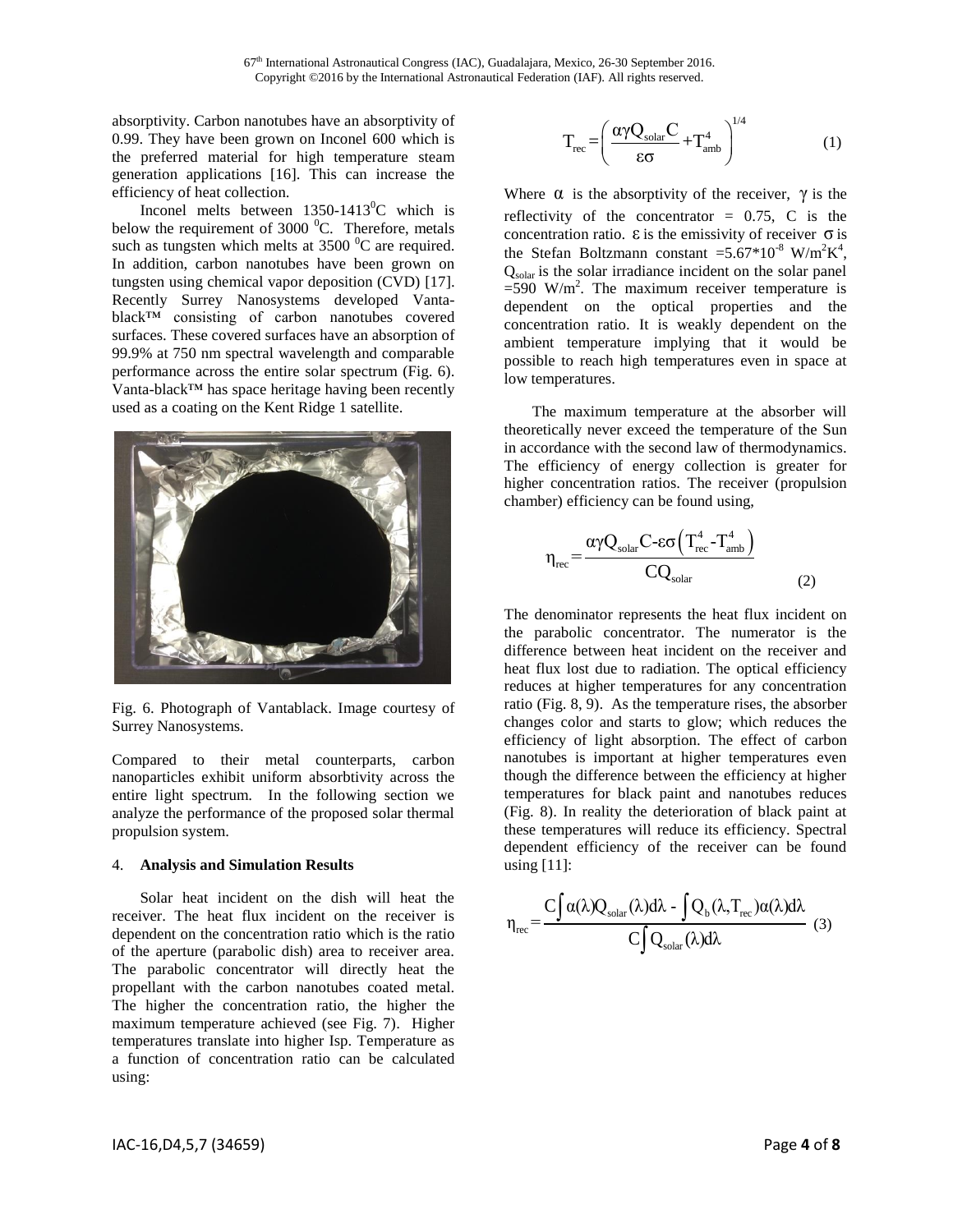

Fig. 7. Graph of concentration ratio vs maximum temperature

The thrust, F and specific impulse, Isp can be determined using equations (4) and (5). Assuming water as propellant with molecular mass, M=0.018kg/mole. The mass flow rate is assumed as 0.001 kg/s and specific heat ratio  $k=1.4$ . R is the universal gas constant. At steady state, the exhaust velocity,  $V_e$  can be calculated from [1]:



Fig. 8. Graph of absorptivity efficiency vs temperature

$$
F = mV_e \tag{5}
$$

$$
I_{sp} = \frac{V_e}{g}
$$
 (6)

The required Isp can be achieved by raising the exhaust temperature (Fig. 10). However, increasing temperature also reduces optical efficiency (Fig. 9). Hence, the system would achieve very low thrust at high Isp.



Fig. 9. Comparison of efficiency vs. temperature for various concentrations ratios.



Fig. 10. Comparison of temperature achieved vs Isp.

These results suggest that there exists a design tradeoff between Isp and thrust. High Isp can be achieved at low thrust, while low thrust maximizes utilization of the incoming solar energy. The ability to dial up or down the Isp and thrust performance using this system opens some interesting possibilities. The system may be operated at high Isp during transit, while at high thrust during capture orbits and gravity escape maneuvers. As seen from the results, the Isp can range from 190 s to 320 s. We compare the attainable delta-v vs dry mass ratio in Fig. 11. At Isp of 320 s, a spacecraft can achieve delta-v of 4 km/s for dry mass ratio of 0.3. This approaches the delta-v of our electrolysis propulsion system.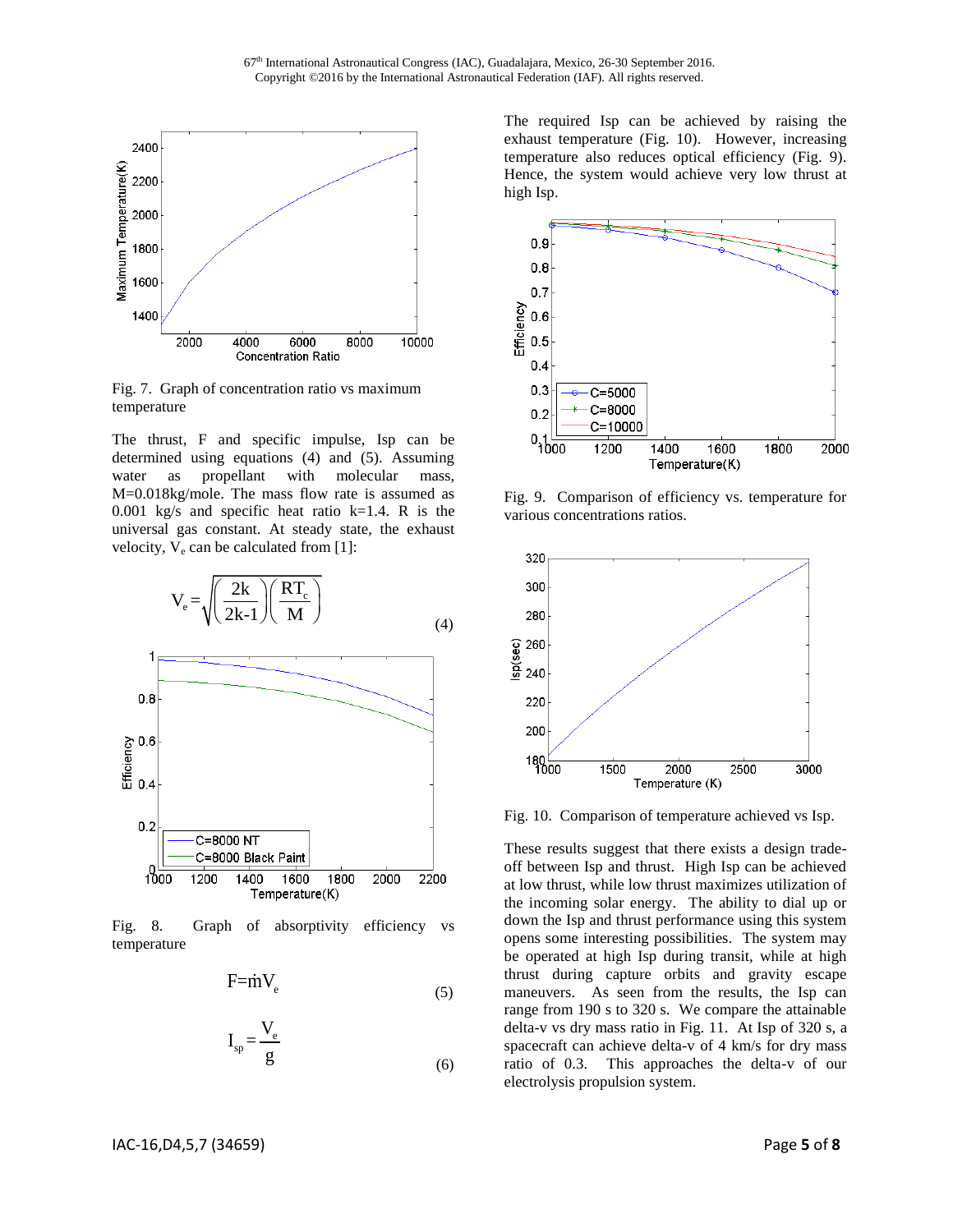67<sup>th</sup> International Astronautical Congress (IAC), Guadalajara, Mexico, 26-30 September 2016. Copyright ©2016 by the International Astronautical Federation (IAF). All rights reserved.



Fig. 11. Delta-v achievable for various water based propulsion systems and spacecraft dry mass ratios.

#### 5. **Feasibility Experiments**

We developed simple experiments to demonstrate the capabilities of the carbon nanoparticles in collecting solar energy and converting it into heat. The heat is transferred to liquid water which becomes steam. In our experiment (Fig. 12, Table 1) a parabolic dish of concentration ratio of 3030 was manufactured. To simulate carbon nanotubes grown on the surface, carbon black nanoparticles were placed at the bottom of the test tube mixed with water.

A maximum temperature of  $747 \degree C$  was achieved in this configuration. The concentration ratio will change with variation in focal length and this configuration was chosen for ease of manufacturing. Carbon based nanofluids have already proven to increase the vapor generation efficiency. The presence of nanoparticles in the volume increases thermal conductivity of the fluid, resulting in increased heat transfer efficiency. The choice of nanoparticles is important. Carbon black and graphite have properties similar to Vanta-black™.

| Component                  | Value    | Units |
|----------------------------|----------|-------|
| Parabolic dish             |          |       |
| Diameter                   | 0.33     | m     |
| Focal Length               | 0.2667   | m     |
| Reflectivity               | 0.7      |       |
| Receiver                   |          |       |
| Diameter                   | 0.006    | m     |
| Volume of water            | 15       | ml    |
| <b>Concentration Ratio</b> | 3036     |       |
| Solar Irradiance           | 800-1100 | W/m2  |

Table 1: Experiment Parameters.



Fig. 12. Experimental setup

Experiments were performed to compare water mixed with nanoparticle and distilled water under the solar concentrator shown in Fig. 12. Carbon black nanoparticles are used for the experiments. Typical results are shown in Fig. 13. The nanoparticles accelerate heating of the water which would otherwise not be possible with the solar concentrator alone. Using the carbon nanoparticles, it was found that the time taken to boil the water was shortened by up to 15 folds.



Fig.13. Comparison of distilled water and nanoparticle mixture

Once carbon nanoparticles are added to water, vapor is rapidly generated [6]. It also increases the absorption of solar light. The main purpose of the experiment was to understand the time it took to heat up the water and convert it to steam.

#### **6. Discussion**

In this paper, we proposed the use of carbon nanoparticles-coated metals to heat water into hightemperature steam. The steam would be used to generate thrust for a small spacecraft. While, solar thermal propulsion has been presented before, the use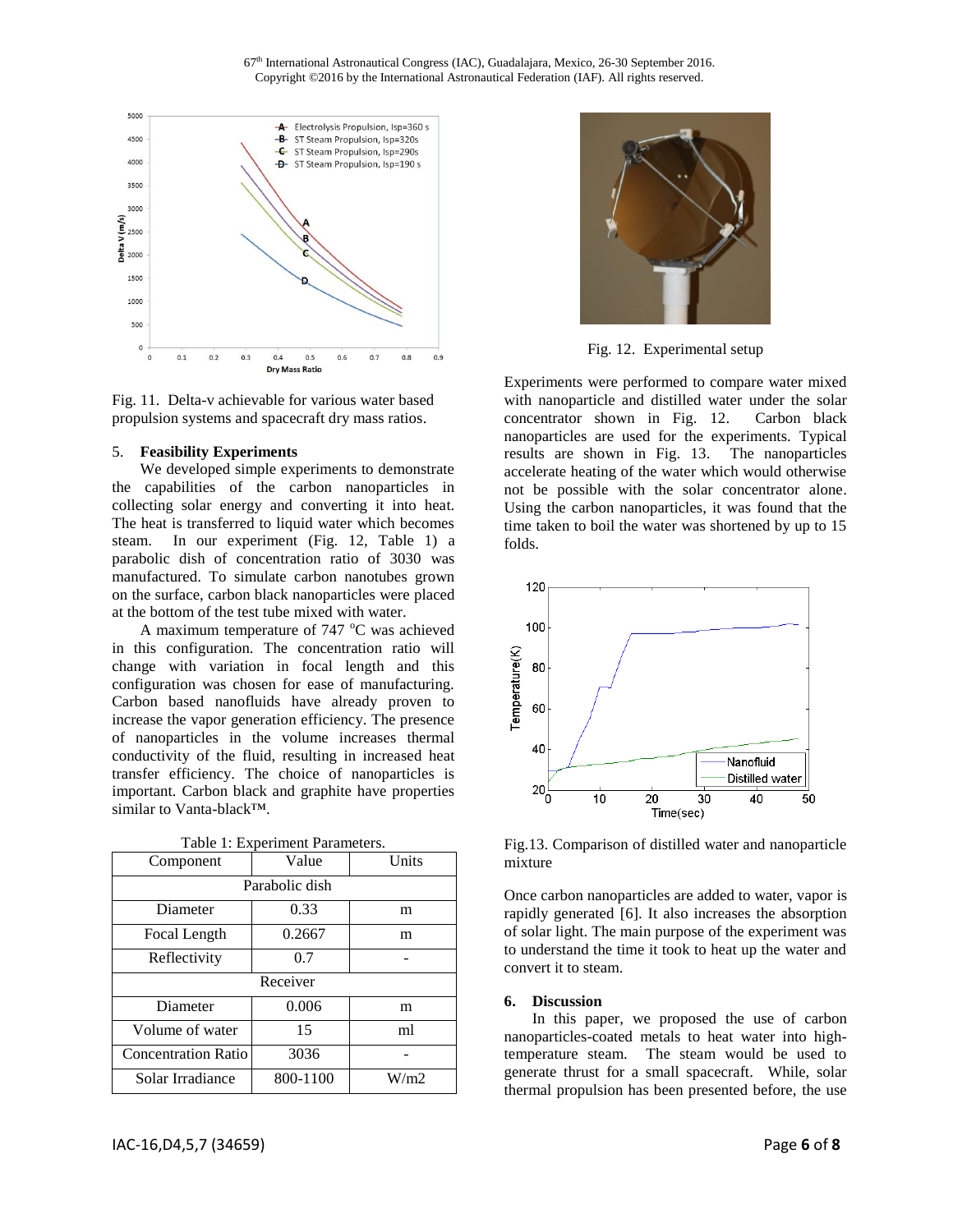of carbon nanoparticles dramatically increases the efficiency of converting solar energy into thermal energy.

Using promising nanoparticles, such as Vantablack™ that absorbs 99.9 % of sunlight and turns it into heat, it may well be possible to overtake the efficiency of photovoltaic systems that only convert 29 to 35 % of incoming solar energy into electrical energy for electric propulsion. This will enable small, compact, spacecraft to take advantage of solar-thermal propulsion.

Our design approach also allows for solar thermal propulsion system spacecraft to move in any direction including away from the sun. This is possible by using an array of add-on reflector mirrors. To date, there has been limited work in testing solar thermal concentrators in space. Such testing is critical for the advancement of the proposed technology. Our approach shows that the technology has much promise. For example, delta-v of 4 km/s can be achieved for 12 kg CubeSat. This approaches the performance of electrolysis based systems. Advances in deployable structures, inflatables and material science can make this a reality.

Overall, solar thermal propulsion offers many advantages over mono and bi-propellants for comparable Isp performance. The return on investment of this technology comes from the strong compatibility with ISRU. ISRU will be the key to enabling sustainable space exploration and transportation. Water has been identified as the principle resources for making this possible, both on asteroids, other small bodies and Mars. However electrolysis of water containing impurities such as organic compounds, sulfur and carbon monoxide on asteroids presents a formidable challenge to the life and performance of electrolyzers. The presented solar thermal propulsion technology is immune to such impurities and is fundamentally simple.

It should be noted that solar thermal propulsion presents perhaps the simplest method to utilize in-situ resources from C-class asteroids and small bodies.

# **7. Conclusions**

In this paper we have presented and analyzed the feasibility of a solar thermal propulsion system aided using carbon nanoparticles. The system uses water as propellant and simplifies storage and facilitates ISRU. The technology utilizes solar energy from the Sun to heat water into steam to temperatures of  $1000\degree C$  to  $3000 \degree$ C. Solar energy can be absorbed at 99 % efficiency on carbon nanoparticle-coated surfaces, which is a substantial improvement over photovoltaics that can only capture between 29 and 35 % of incident solar radiation. The proposed system, unlike conventional electric propulsion systems can produce

high thrust which is critical for getting capture orbit for making planetary escape maneuvers. Overall, the system is simple, contains minimal moving parts, and shows performance comparable to mono and bipropellant propulsion systems. Fundamental experiments were carried out in the laboratory to demonstrate the capabilities of carbon nanoparticles in heating water. The results show a promising pathway towards further development of this technology.

## **8. Acknowledgments**

We would like to gratefully acknowledge ASU/NASA Space Grant for supporting this research project and Cabot for donation of carbon black.

# **9. References**

- [1] M. Dhanasar, W. Edmonson, F. Ferguson Small Satellite Solar Thermal Propulsion System Design: An Engineering Model, SpaceOps 2014, AIAA 2014-1729.
- [2] H. Brandhorst, W. Rodiek, J. Anna, M. O'Neill M. Eskenazi, Ultralight, Compact, Deployable, High Performance Solar Concentrator Array for Lunar Surface Power
- [3] D. Scharfe, M. Young, A Study of Solar Thermal Propulsion System Enhancement via Thermal Storage and Thermal-electric Conversion Air Force Research Laboratory (AFMC), 57th JANNAF Joint Subcommittee Meeting, Colorado Springs, CO, 3-7 May 2010
- [4] S. R. Wassom, Focus Control System for Solar Thermal Propulsion 2000 International Adams User Conference Technologies David Gilmore
- [5] T. Nakamura, D. Sullivan, J. McClanahan, J. Shoji, R. Partch, S. Quinn, Solar Thermal Propulsion for Small Spacecraft, 41<sup>st</sup> ASME/ASME/SAE/ASEE Joint Propulsion Conference July 2005
- [6] G. Ni, N. Miljkovic, H. Ghasemi, , X. Huang, S. Boriskina, C.Lin, J. Wang, Y. Xu, M. Rahman, T. Zhang, G. Chen, Volumetric solar heating of nanofluids for direct vapor generation. Nano Energy, Volume 17, October 2015, page 290– 301
- [7] R. Alexander, H. Coleman Thermal Characterization of a Direct Gain Solar Thermal Engine, Renewable and advanced energy systems for the  $21<sup>st</sup>$  century, Hawaii, April 11-19, 1999